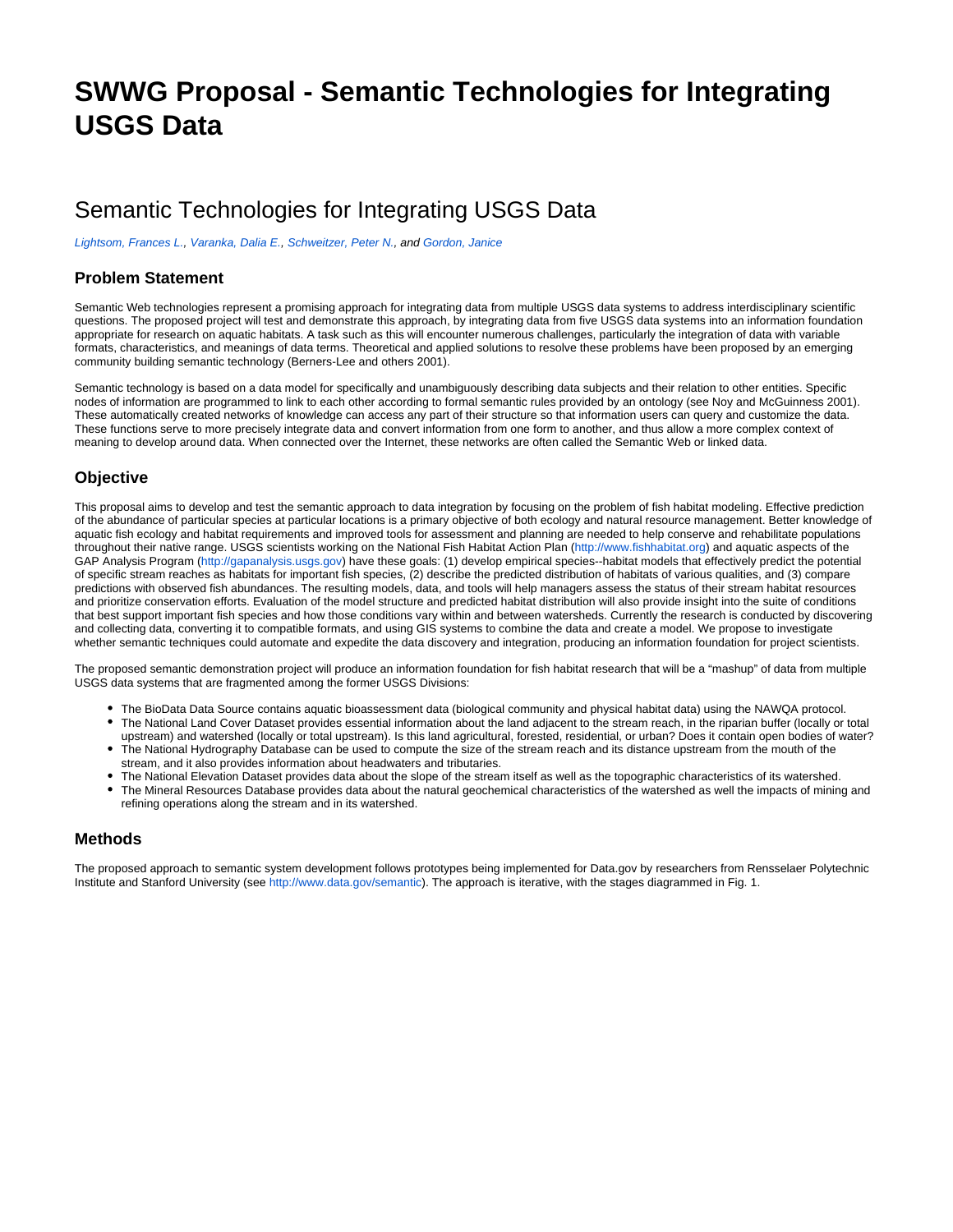

Figure 1. Semantic technology development processes developed at RPI (Peter Fox, written communication, 2011).

#### **Stages in the prototype development**

- 1. Develop use case(s) with the following information included
	- a. Goal(s)
	- b. **Summary**
	- c. Actors
	- d. Pre-Conditions
	- e. Triggers
	- f. Basic and Alternative Flows
	- g. Post Conditions
	- h. Activity Diagram
	- i. Resources and Services
- 2. Create a project team
	- a. Facilitator
	- b. Domain Expert(s)
	- c. Technologist(s)
	- d. Data Modeler(s)
	- e. Scribe
	-
	- f. Consultant(s)
- 3. Analysis of the use case by the project team
- 4. Develop information models and create ontology
	- a. Logical information model
	- b. Physical information model c. Ontology development
- 5. Domain expert(s) review
	- a. Does the information model make sense?
- 6. Define technology stack to be used in the project
	- a. Technical design
	- b. Define system architecture requirements
- 7. Develop system prototype
- 8. Analyze and evaluate prototype system

We propose to complete one cycle of the iterative process by undertaking the following tasks:

- Refine the use case as described in Stage 1.
- Create the project team as described in Stage 2.
- Engage a consultant who is expert in the semantic development methodology, to work with us on (a) analysis of USGS data sets that will be integrated and (b) refining the focus of the use case to a manageable geographical and topical scope.
- Gather the project team for a one-week workshop hosted by CSAS in Denver to complete Stages 3 7 (analysis of use case, development of information models and ontology, domain experts review, definition of technology stack, design and development of working prototype). This workshop will be led by the consultant who is experienced in this method of semantic development.
- Present the working prototype to the August 2012 workshop of the USGS Community for Data Integration, for Stage 8 analysis and evaluation, as well as for sharing what we have learned with the larger group.